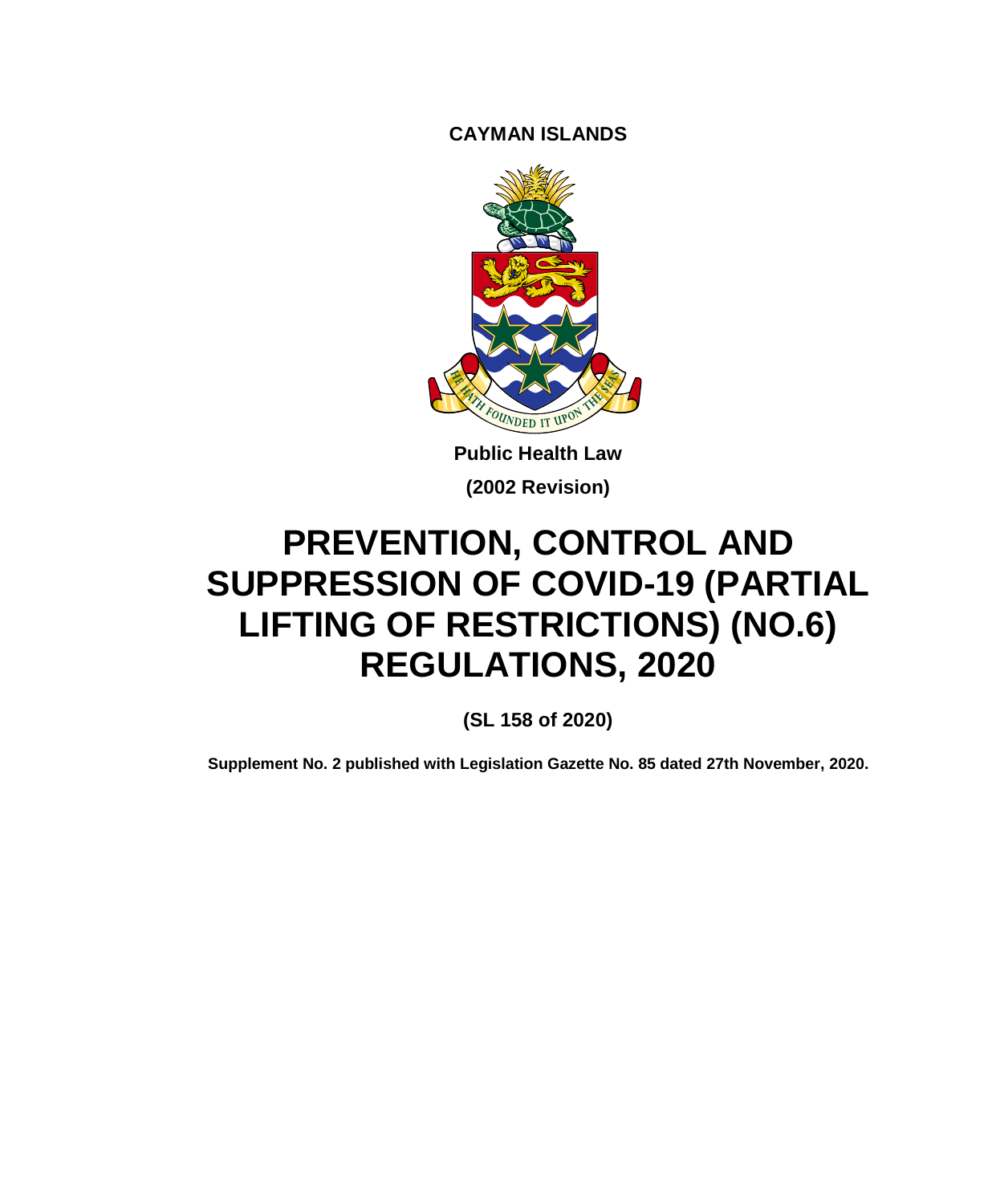## **PUBLISHING DETAILS**

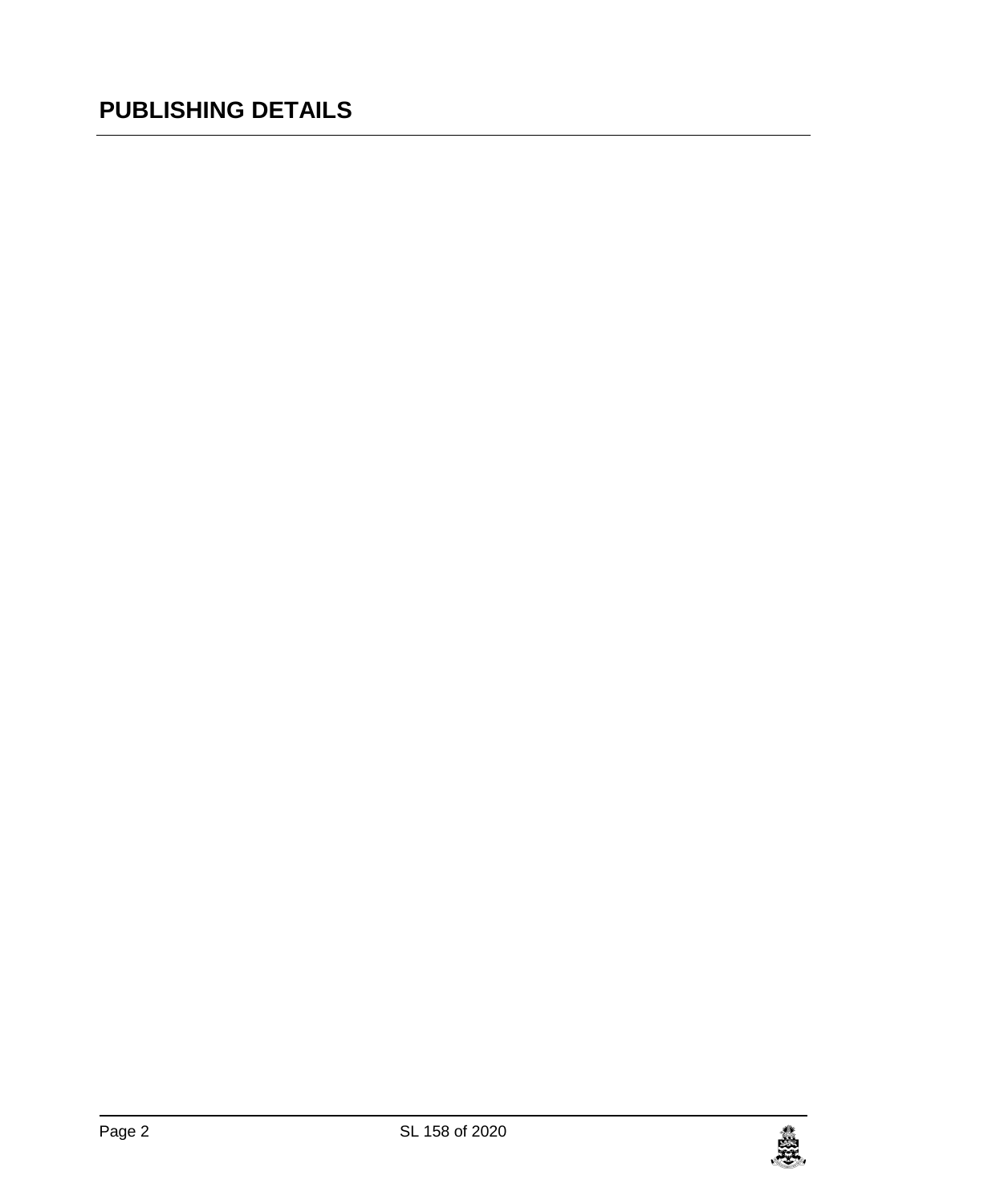## **CAYMAN ISLANDS**



## **(2002 Revision)**

# **PREVENTION, CONTROL AND SUPPRESSION OF COVID-19 (PARTIAL LIFTING OF RESTRICTIONS) (NO.6) REGULATIONS, 2020**

**(SL 158 of 2020)**

## **Arrangement of Regulations**

| Regulation |                                                                                   | Page |
|------------|-----------------------------------------------------------------------------------|------|
| 1.         |                                                                                   |      |
| 2.         |                                                                                   |      |
| 3.         |                                                                                   |      |
| 4.         | Prohibition on holding of public meeting, procession or festive ceremony 7        |      |
| 5.         |                                                                                   |      |
| 6.         |                                                                                   |      |
| 7.         |                                                                                   |      |
| 8.         |                                                                                   |      |
| 9.         |                                                                                   |      |
| 10.        |                                                                                   |      |
| 11.        |                                                                                   |      |
| 12.        |                                                                                   |      |
| 13.        |                                                                                   |      |
| 14.        |                                                                                   |      |
| 15.        |                                                                                   |      |
| 16.        | Repeal of the Prevention, Control and Suppression of Covid-19 (Partial Lifting of |      |
|            |                                                                                   |      |
| 17.        |                                                                                   |      |

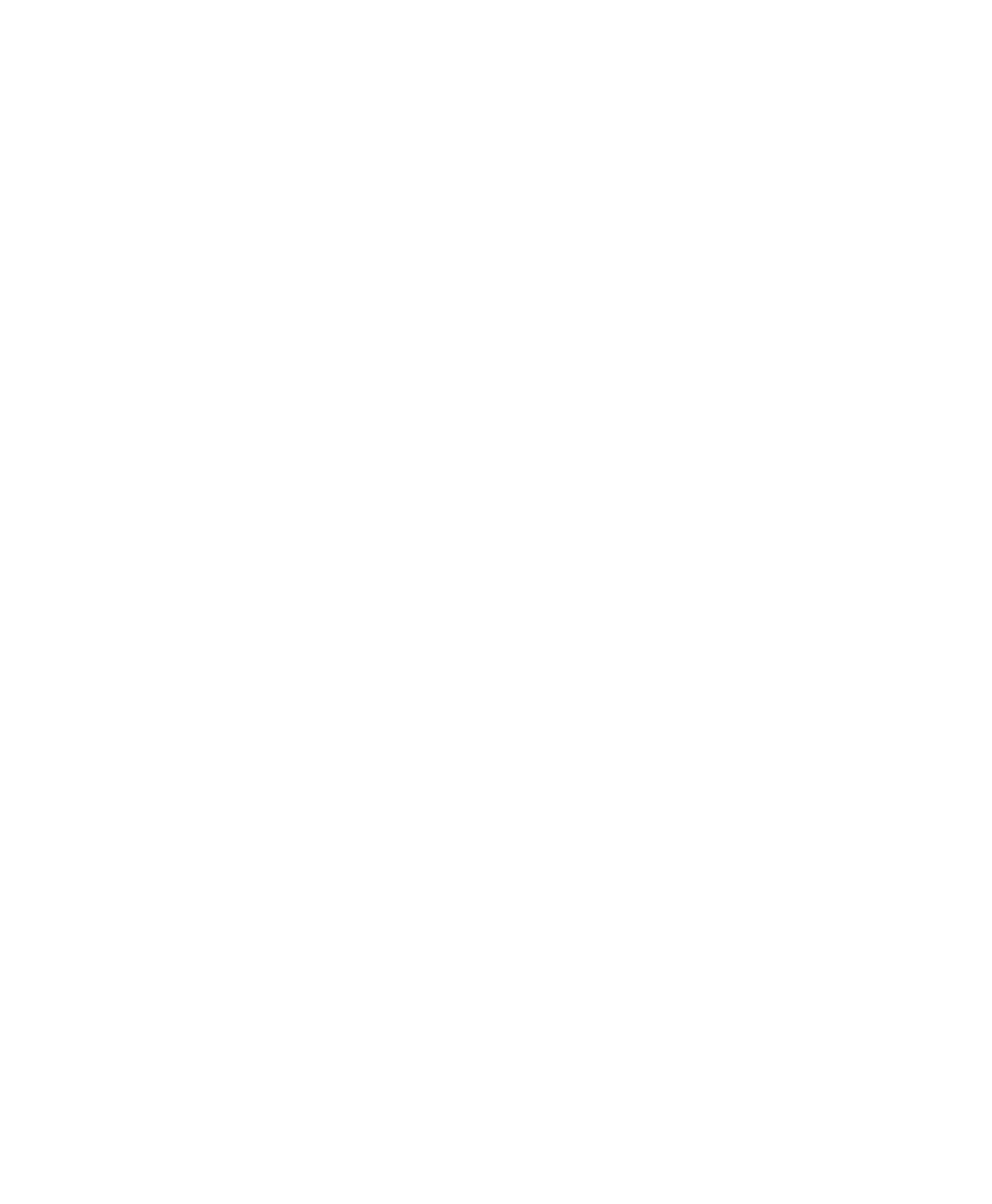## <span id="page-4-0"></span>**CAYMAN ISLANDS**



**(2002 Revision)**

# **PREVENTION, CONTROL AND SUPPRESSION OF COVID-19 (PARTIAL LIFTING OF RESTRICTIONS) (NO.6) REGULATIONS, 2020**

**(SL 158 of 2020)**

In exercise of the powers conferred by section 34 of the Public Health Law (2002 Revision) the Cabinet makes the following Regulations —

## **1. Citation**

**1**. These Regulations may be cited as the Prevention, Control and Suppression of Covid-19 (Partial Lifting of Restrictions) (No.6) Regulations, 2020.

## <span id="page-4-1"></span>**2. Definitions**

**2**. In these Regulations —

"**a person designated by the Medical Officer of Health**" includes the Director of the Sister Islands Health Services, where the Director of the Sister Islands Health Services is designated by the Medical Officer of Health;

"**contact**" means being closer than six feet to a person in isolation or quarantine for more than five minutes;

**"festive ceremony**" means a ceremony to celebrate a locally recognised religious event or a public general holiday and includes an agricultural show;

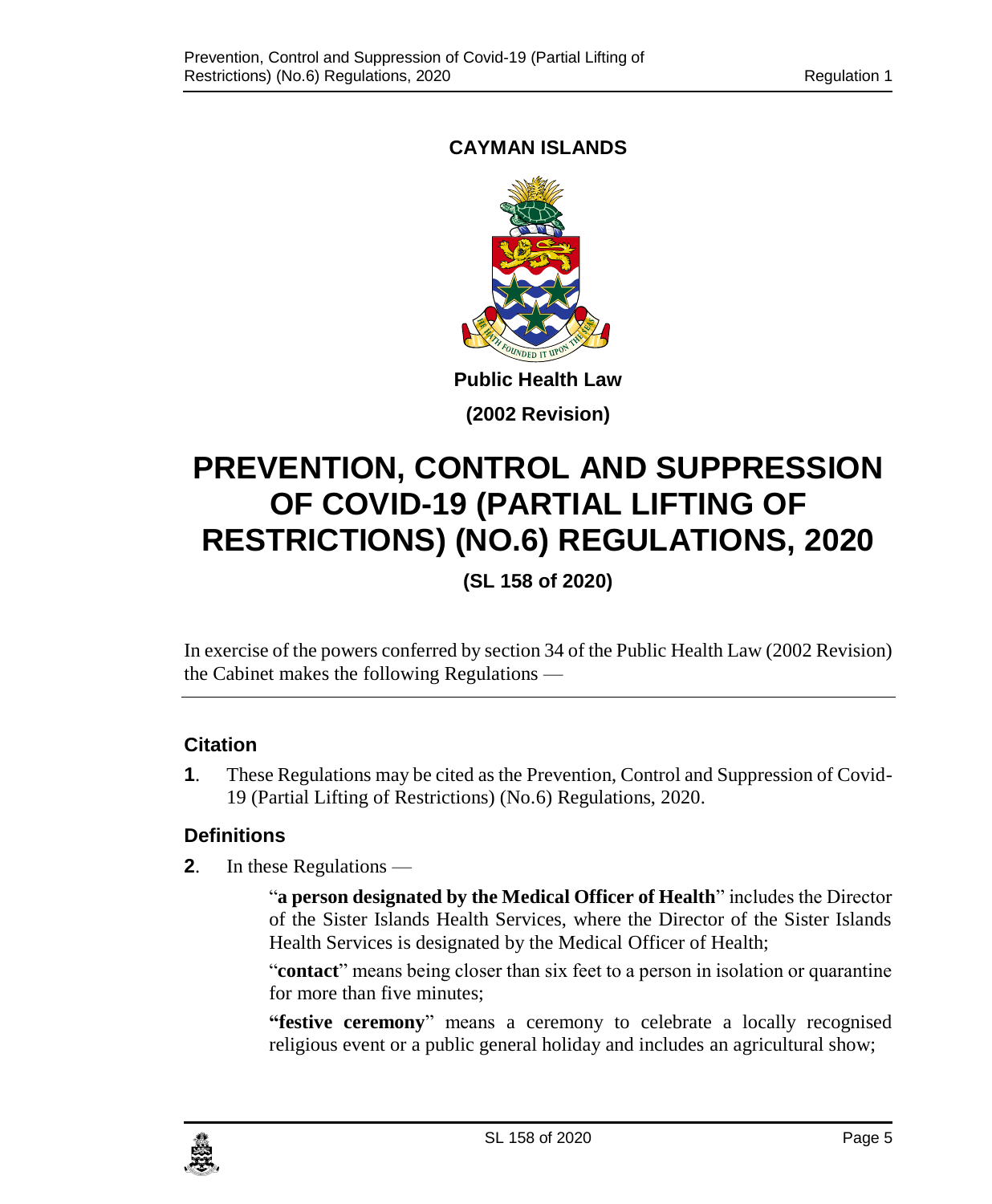"**manager**", in relation to a health care facility or residential home care facility, includes the owner;

**"public place**" means any highway, street, public park or garden, any sea beach and any public bridge, road, lane, footway, square, court, alley or passage, whether a thoroughfare or not; and includes any open space and any premises to which, for the time being, the public have or are permitted to have access, whether on payment or otherwise;

"**relative**", in relation to a detainee in a prison or place of detention, means the detainee's —

- (a) spouse or civil partner;
- (b) child;
- (c) parent or legal guardian;
- (d) brother or sister;
- (e) grandparent;
- (f) grandchild; or
- (g) friend;

"**virus**" means the virus known as SARS-CoV-2 which causes the disease known as Covid-19; and

"**visit**" means —

- (a) in relation to a place, to enter into that place; and
- (b) in relation to a person, to have contact with that person.

#### <span id="page-5-0"></span>**3. Definition of public meeting**

- **3**. (1) For the purposes of these Regulations "**public meeting**" means, subject to regulation 5, a gathering of more than five hundred persons in any public place for the purposes of engaging in the following activities —
	- (a) leisure, recreational or spiritual activities including those organised by service clubs, faith-based organisations, community organisations and civic organisations;
	- (b) parades and social activities related to such parades, including carnivals, stage shows and parties;
	- (c) concerts;
	- (d) conventions;
	- (e) conferences;
	- (f) graduations; and
	- (g) fundraisers.
	- (2) In the definition of "public meeting", "**person**" does not include a person employed to provide the activities specified in the definition.

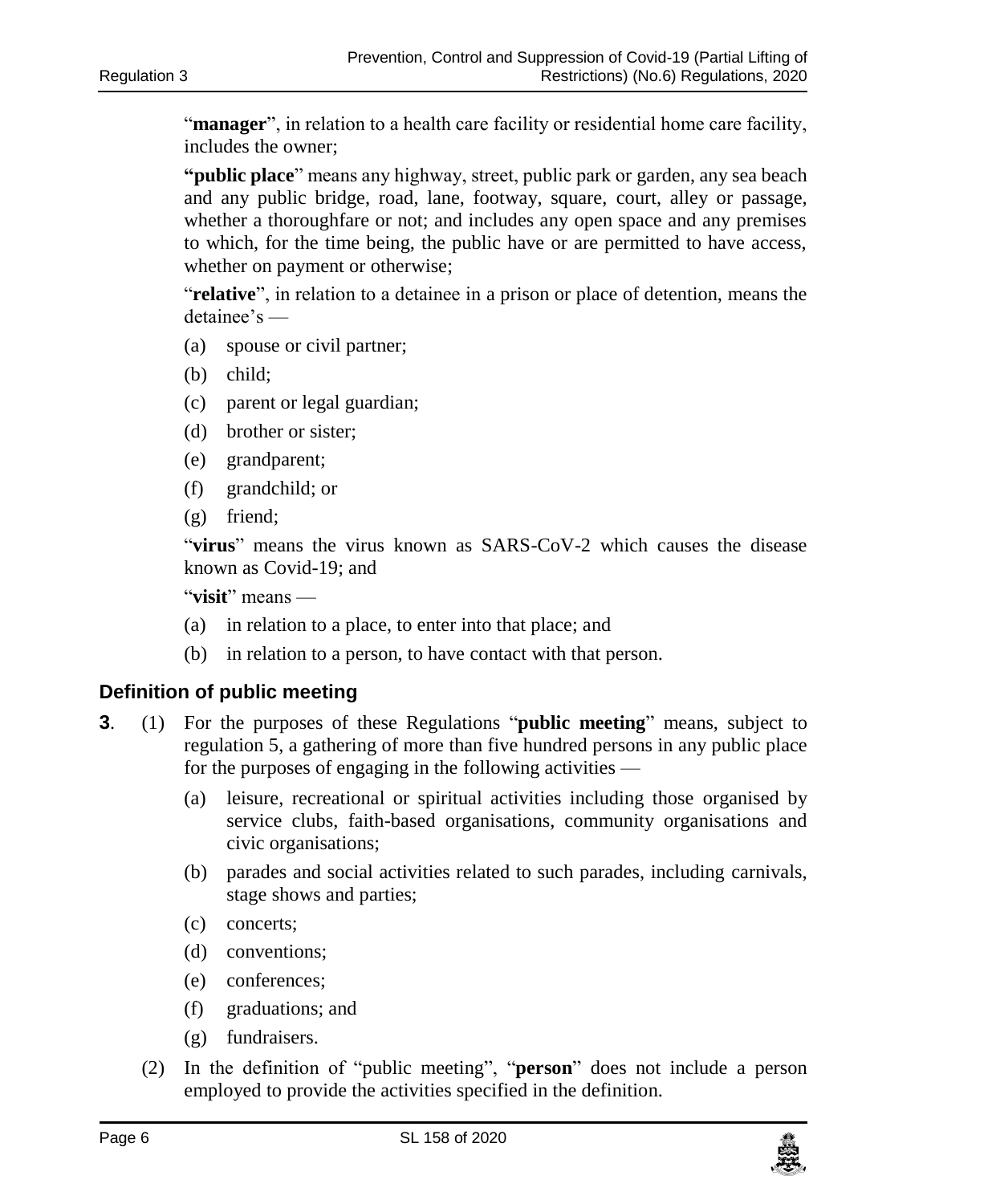(3) The definition of "public meeting" does not extend to any activity in a business office or an educational institution.

## <span id="page-6-0"></span>**4. Prohibition on holding of public meeting, procession or festive ceremony**

- **4**. (1) For the purposes of preventing, controlling and suppressing the spread of the virus, no person shall hold any public meeting, procession or festive ceremony unless permitted by regulations.
	- (2) A person who contravenes paragraph (1) commits an offence and is liable on conviction to a fine of ten thousand dollars and to imprisonment for two years.

## <span id="page-6-1"></span>**5. Weddings and funerals**

- **5**. (1) For the purposes of preventing, controlling and suppressing the spread of the virus in the Islands, no person shall —
	- (a) host or attend a wedding which hosts more than five hundred persons other than the bride, bridegroom, official witnesses and the marriage officer; or
	- (b) host or attend a funeral where there are more than five hundred persons other than six pallbearers, at least one officiant and essential mortuary staff.
	- (2) A person who contravenes paragraph (1) commits an offence and is liable on conviction to a fine of ten thousand dollars and to imprisonment for two years.

## <span id="page-6-2"></span>**6. Wearing of masks**

- **6**. (1) Subject to paragraph (2), a person over the age of ten years old who is indoors at a public place may cover his or her mouth and nose with a mask or cloth face covering but is not required to do so.
	- (2) Notwithstanding paragraph (1), the owner or operator of  $-$ 
		- (a) a health care facility;
		- (b) a residential home care facility;
		- (c) a prison or place of detention;
		- (d) an airport; or
		- (e) such other public place as may be specified by notice by the Medical Officer of Health,

may require that any person who visits any of such places shall wear a mask and a person who refuses to do so shall be refused entry.

- (3) The Medical Officer of Health shall issue written guidance on the use of masks or cloth face coverings by children over the age of ten years old.
- (4) An owner or operator of a public place shall not refuse entry to a person on the grounds either that the person —
	- (a) is wearing a mask or cloth covering; or

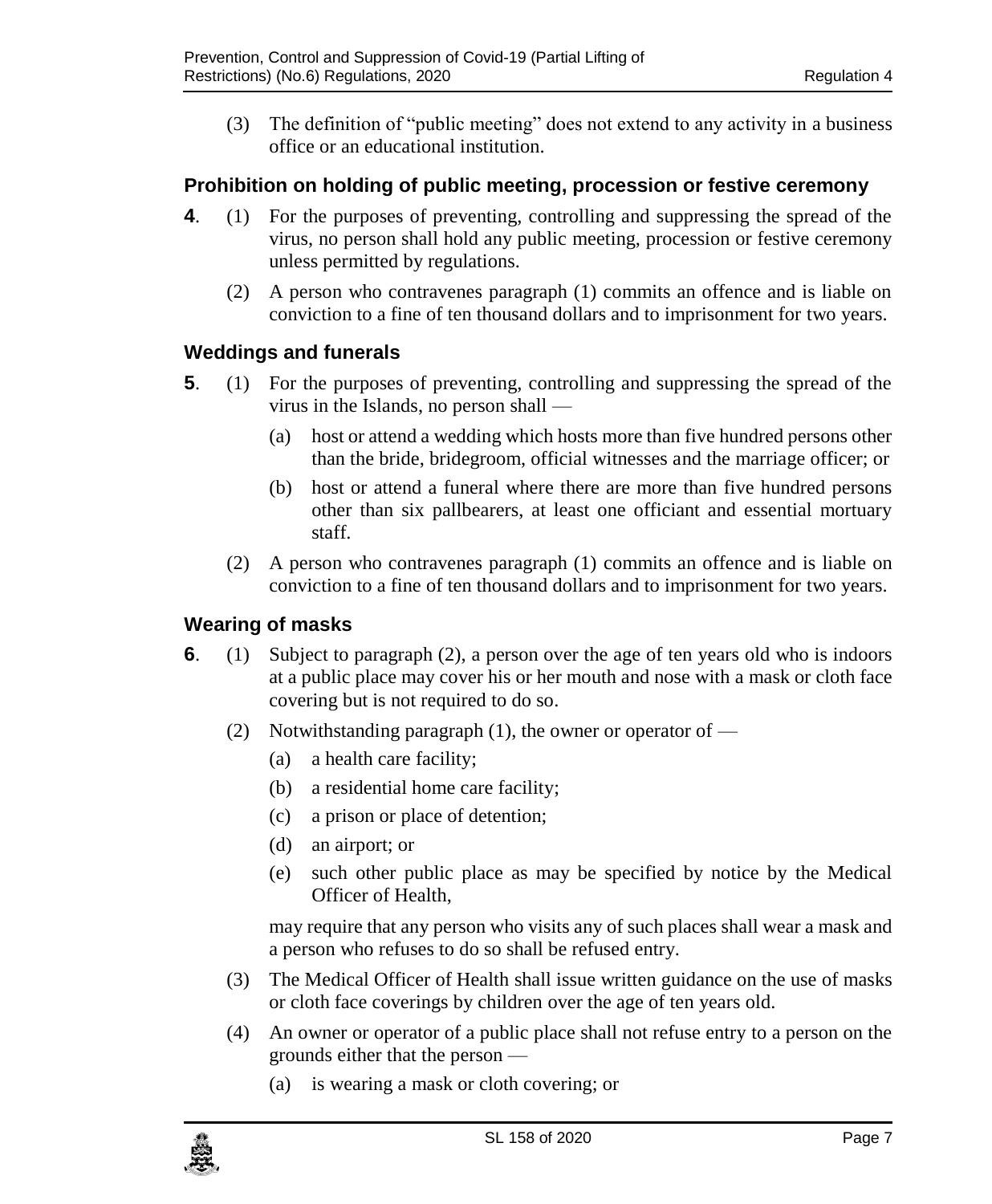- (b) subject to paragraph (2), is not wearing a mask or cloth face covering.
- (5) The notice under paragraph (2)(e) and the guidance under paragraph (3) shall be published in the *Gazette*, in any other official Government website or official means of communication.
- (6) This regulation is subject to regulation 12.

#### <span id="page-7-0"></span>**7. Restriction on visitation to a place or a facility of quarantine or isolation**

- **7**. (1) With the exception of
	- (a) the Medical Officer of Health or a person designated by the Medical Officer of Health for the purposes of surveillance or management of a person in quarantine or isolation; or
	- (b) any person who has the written permission of the Medical Officer of Health or a person designated by the Medical Officer of Health,

no person shall, subject to paragraph (2), visit or permit another person to visit a place or a facility of quarantine or isolation, or a person in a place or a facility of quarantine or isolation.

- (2) With the exception of the persons referred to in paragraph  $(1)(a)$  or (b), a person at a private residence shall not permit another person to visit a private residence where the private residence has been specified by the Medical Officer of Health as a place or facility of quarantine or isolation.
- (3) Where a private residence which is specified under paragraph (2) is part of a multi-dwelling premises, paragraphs (1) and (2) do not apply to any other units and common areas of the multi-dwelling premises.
- (4) Notwithstanding paragraph (1)(b), where a person provides food, grocery and medication delivery services to a private residence which is specified under paragraph (2) —
	- (a) the person who provides any of those services shall not require the written permission of the Medical Officer or a person designated by the Medical Officer of Health; and
	- (b) the person at the private residence shall ensure that the person who is providing any of those services does not enter the private residence or have contact with that person or any other person at the private residence.
- (5) A person under paragraph (1)(b) shall comply with the directions of the Medical Officer of Health in relation to the use of personal protective equipment in the place or facility of quarantine or isolation.
- (6) This regulation shall not apply to persons who are required to visit a place or a facility of quarantine or isolation or a person in that place or facility, in order to prevent or mitigate risk of injury to persons or property or risk of death.

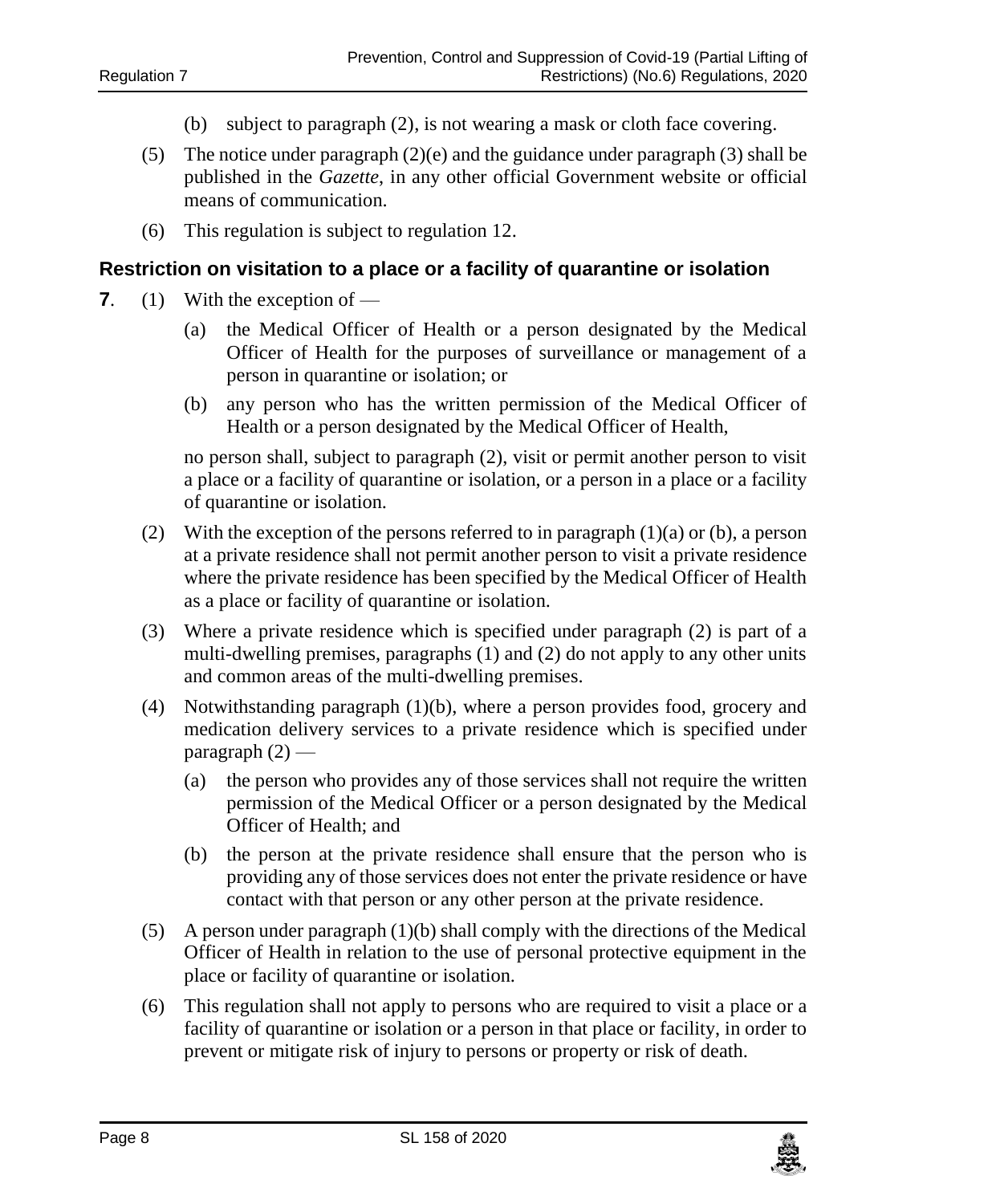(7) A person who contravenes paragraph  $(1)$ ,  $(2)$ ,  $(4)(b)$  or  $(5)$  commits an offence and is liable on conviction to a fine of ten thousand dollars and to imprisonment for two years.

## <span id="page-8-0"></span>**8. Restriction on visitation to a health care facility**

- **8**. (1) Subject to paragraph (2), a person who wishes to visit a health care facility shall comply with the directions of the manager of the health care facility in relation to the use of personal protective equipment in the health care facility.
	- (2) Where a person wishes to visit a patient who has tested positive for the virus and who is in a health care facility the person who wishes to visit the patient shall —
		- (a) only visit or be permitted to visit that patient with the written permission of the Medical Officer of Health; and
		- (b) comply with the directions of the manager of the health care facility in relation to the use of personal protective equipment in the health care facility.
	- (3) This regulation shall not apply to persons who are required to visit a health care facility or a person in that facility, in order to prevent or mitigate risk of injury to persons or property or risk of death.
	- (4) A person who contravenes paragraph (1) or (2) commits an offence and is liable on conviction to a fine of ten thousand dollars and to imprisonment for two years.

## <span id="page-8-1"></span>**9. Restriction on visitation to a residential home care facility**

- **9**. (1) A person who wishes to visit a residential home care facility shall
	- (a) be tested for the virus within three days prior to the date of the intended visit; and
	- (b) only visit or be permitted to visit after such test has been declared to be negative by the Medical Officer of Health; and
	- (c) comply with the directions of the manager of the residential home care facility in relation to the use of personal protective equipment in the residential home care facility.
	- (2) This regulation shall not apply to persons who are required to visit a residential home care facility or a person in that facility, in order to prevent or mitigate risk of injury to persons or property or risk of death.
	- (3) A person who contravenes paragraph (1) commits an offence and is liable on conviction to a fine of ten thousand dollars and to imprisonment for two years.

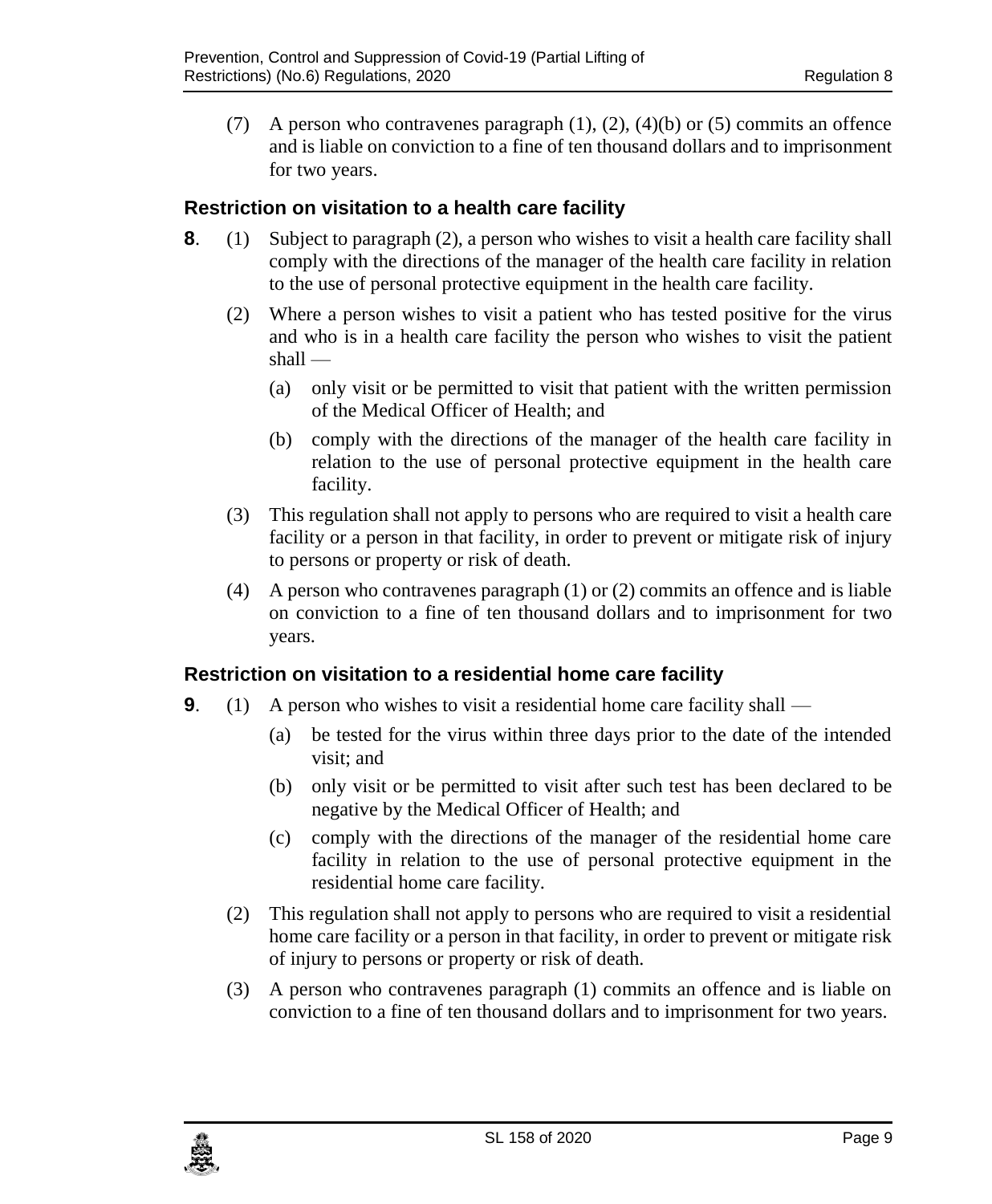#### <span id="page-9-0"></span>**10. Restriction on visitation of a detainee in a prison or place of detention**

- **10.** (1) A person who wishes to visit a detainee in a prison or place of detention must be a relative of the detainee and shall —
	- (a) be tested for the virus within three days prior to the date of the intended visit; and
	- (b) only visit or be permitted to visit after such test has been declared to be negative by the Medical Officer of Health.
	- (2) A person under paragraph (1) shall comply with  $-$ 
		- (a) the directions of the Director of Prisons in relation to the use of personal protective equipment in the prison; and
		- (b) the directions of the Medical Officer of Health in relation to the use of personal protective equipment in the place of detention.
	- (3) This regulation shall not apply to persons who are required to visit a prison or place of detention or a person in either of those places, in order to prevent or mitigate risk of injury to persons or property or risk of death.
	- (4) A person who contravenes paragraph (1) or (2) commits an offence and is liable on conviction to a fine of ten thousand dollars and to imprisonment for two years.

#### <span id="page-9-1"></span>**11. Exercise and sports**

- **11**. (1) A person may exercise at any time but shall be subject to the public meeting requirements in these Regulations.
	- (2) Sports shall be permitted provided that no more than five hundred persons shall be permitted at any time as spectators or as participants of the relevant sport.
	- (3) A person who contravenes paragraph (1) or an organiser of a sporting event who contravenes paragraph (2) commits an offence and is liable on conviction to a fine of ten thousand dollars and to imprisonment for two years.

## <span id="page-9-2"></span>**12. Public Transport**

- **12**. (1) An operator of a taxi or an omnibus shall only drive such taxi or omnibus on the condition that all persons, including the driver of the taxi or omnibus, shall wear masks or cloth face coverings when in the taxi or omnibus.
	- (2) A person who contravenes paragraph (1) commits an offence and is liable on conviction to a fine of ten thousand dollars and to imprisonment for two years.
	- (3) For the purpose of this regulation —

"**omnibus**" includes a school vehicle; and

"**school vehicle**" means a vehicle used for the conveyance of school children for hire or reward.

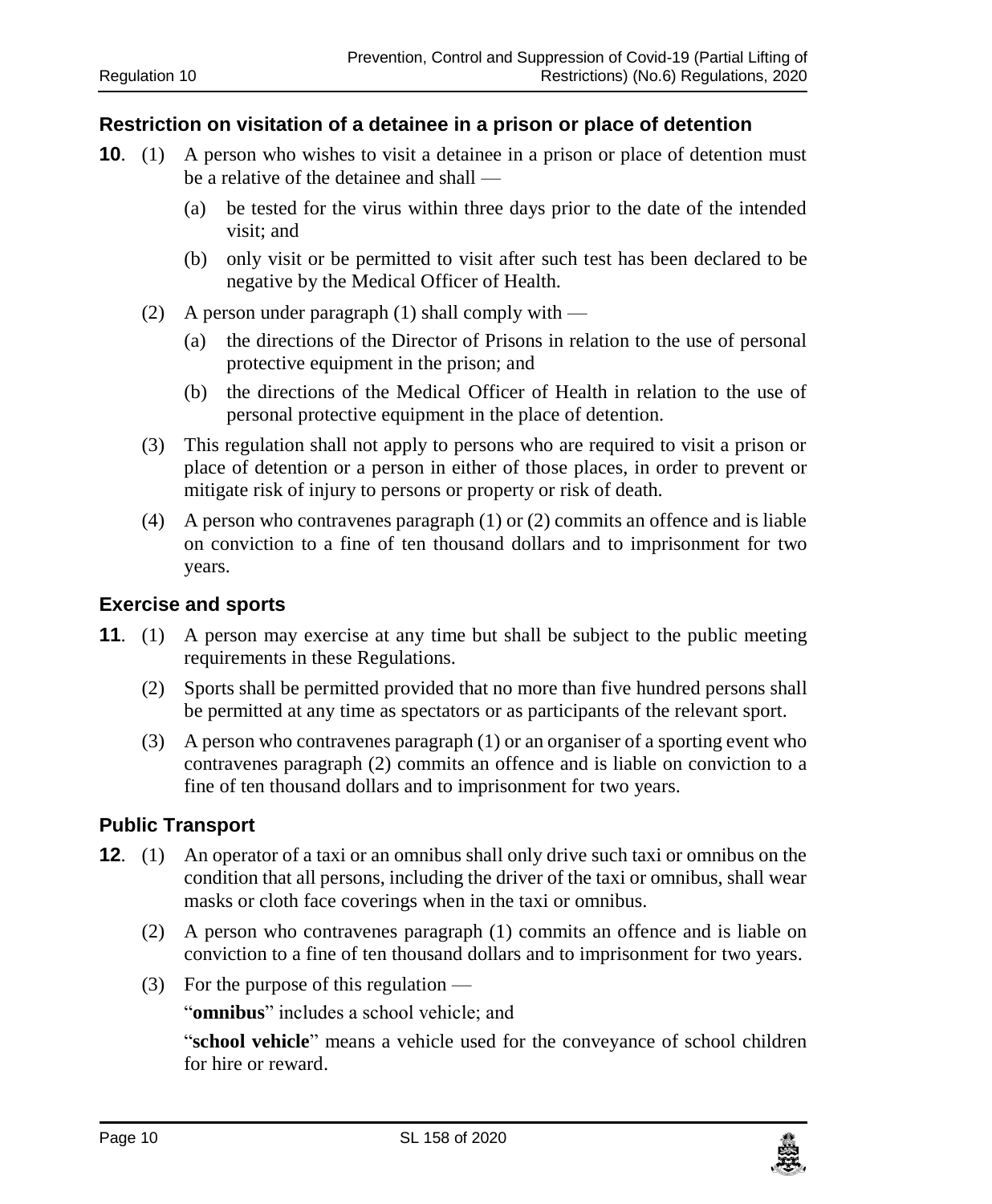## <span id="page-10-0"></span>**13. Scuba diving and snorkelling in the Islands**

- **13**. (1) A person who wishes to rent scuba or snorkelling equipment to a customer for a scuba diving or snorkelling activity, including for training in scuba diving or snorkelling, shall comply with the following requirements —
	- (a) the person shall, prior to renting any shared scuba or snorkelling equipment, register with the Department of Environmental Health, for the purposes of monitoring and ensuring compliance with this regulation;
	- (b) the person shall ensure that all shared scuba and snorkelling equipment is cleaned each day using an agent approved for use against the virus by the Director of Environmental Health of the Department of Environmental Health;
	- (c) where the person rents any shared scuba equipment to a customer, the person shall not rent the same shared scuba equipment to another customer until three days has elapsed; and
	- (d) the person shall comply with the written guidelines issued by the Director of Environmental Health of the Department of Environmental Health under paragraph (3).
	- (2) Paragraph (1) does not apply to dive tanks.
	- (3) For the purposes of preventing, controlling and suppressing the spread of the virus, the Director of Environmental Health of the Department of Environmental Health shall issue written guidelines on the use of shared scuba or snorkelling equipment, including a list of agents approved for use against the virus.
	- (4) The guidelines under paragraph (3) shall be published in the *Gazette*, in any other official Government website or official means of communication**.**
	- (5) A person who contravenes paragraph (1) commits an offence and is liable on conviction to a fine of ten thousand dollars and to imprisonment for two years.

## <span id="page-10-1"></span>**14. Prohibition on use of hookah, shisha pipes or water pipes**

- **14.** (1) An owner or operator of a business shall not use or permit the use of a hookah, shisha pipe or water pipe at the place of business.
	- (2) A person who contravenes paragraph (1) commits an offence and is liable on conviction to a fine of ten thousand dollars and to imprisonment for two years.

## <span id="page-10-2"></span>**15. Police powers**

**15**. (1) A police officer may require a person to answer any questions to enable the police officer to ascertain who the person is and whether the person is complying with these Regulations, and where the person does not satisfy the police officer that they are complying with these Regulations, the police officer may —